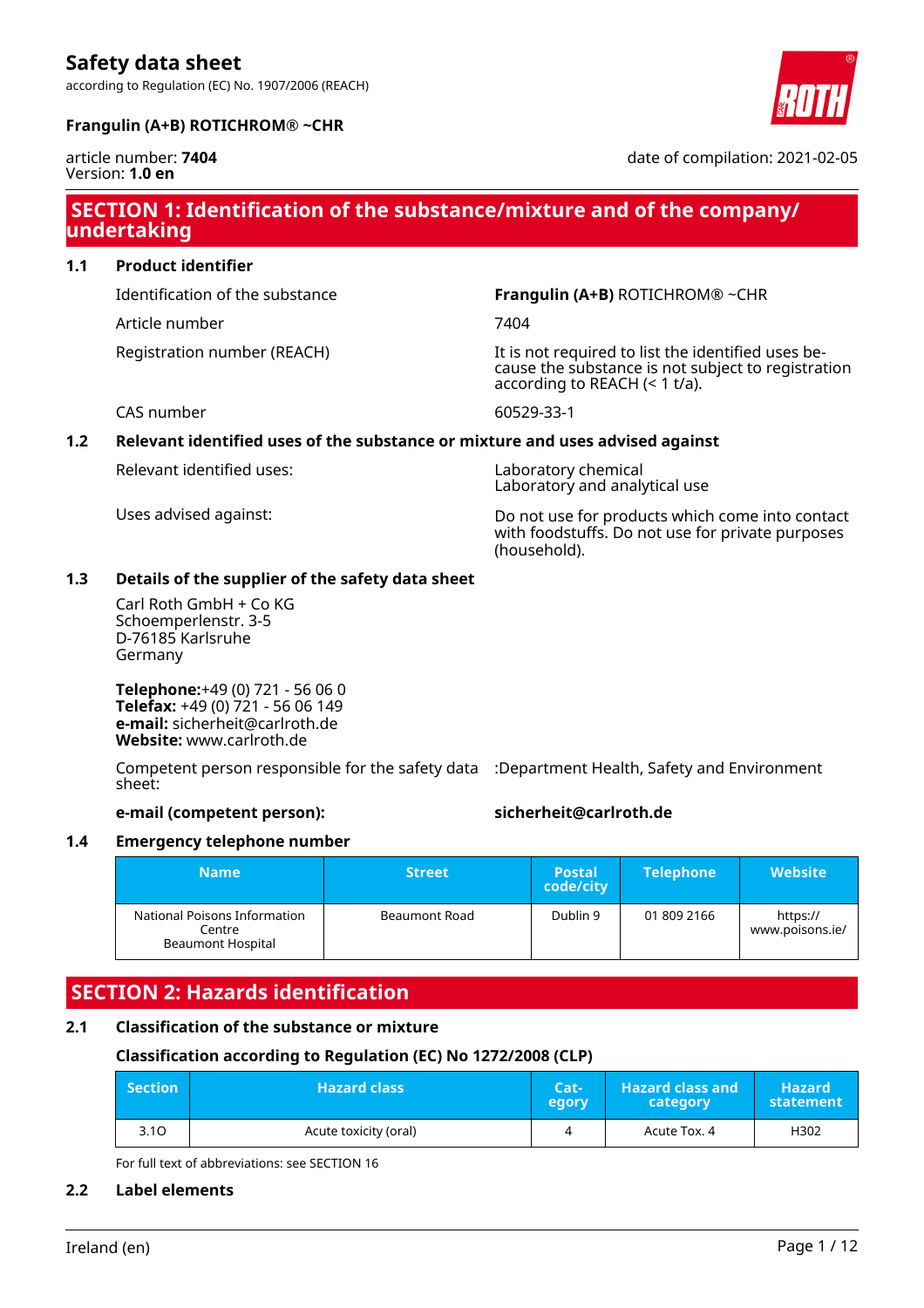according to Regulation (EC) No. 1907/2006 (REACH)



#### **Frangulin (A+B) ROTICHROM® ~CHR**

#### article number: **7404**

|                                 | Labelling according to Regulation (EC) No 1272/2008 (CLP) |
|---------------------------------|-----------------------------------------------------------|
| Signal word                     | Warning                                                   |
| <b>Pictograms</b>               |                                                           |
| GHS07                           |                                                           |
| <b>Hazard statements</b>        |                                                           |
| H302                            | Harmful if swallowed                                      |
| <b>Precautionary statements</b> |                                                           |
|                                 | Precautionary statements - response                       |

| P301+P312 | IF SWALLOWED: Call a POISON CENTER/doctor if you feel unwell |
|-----------|--------------------------------------------------------------|
| P330      | Rinse mouth                                                  |

#### **Labelling of packages where the contents do not exceed 125 ml**

Signal word: **Warning**

Symbol(s)



#### **2.3 Other hazards**

#### **Results of PBT and vPvB assessment**

According to the results of its assessment, this substance is not a PBT or a vPvB.

### **SECTION 3: Composition/information on ingredients**

#### **3.1 Substances**

| <b>Specific Conc. Limits</b>                               | <b>M-Factors</b> |  |  |
|------------------------------------------------------------|------------------|--|--|
| CAS No                                                     | 60529-33-1       |  |  |
| Molar mass                                                 | 416,4 $9/_{mol}$ |  |  |
| Molecular formula<br>$C_{21}H_{20}O_9$ / $C_{20}H_{18}O_9$ |                  |  |  |
| Name of substance                                          | Frangulin (A+B)  |  |  |
|                                                            |                  |  |  |

**Exposure route** 

 $\overline{500 \, \text{mg}}_{\text{kg}}$  | oral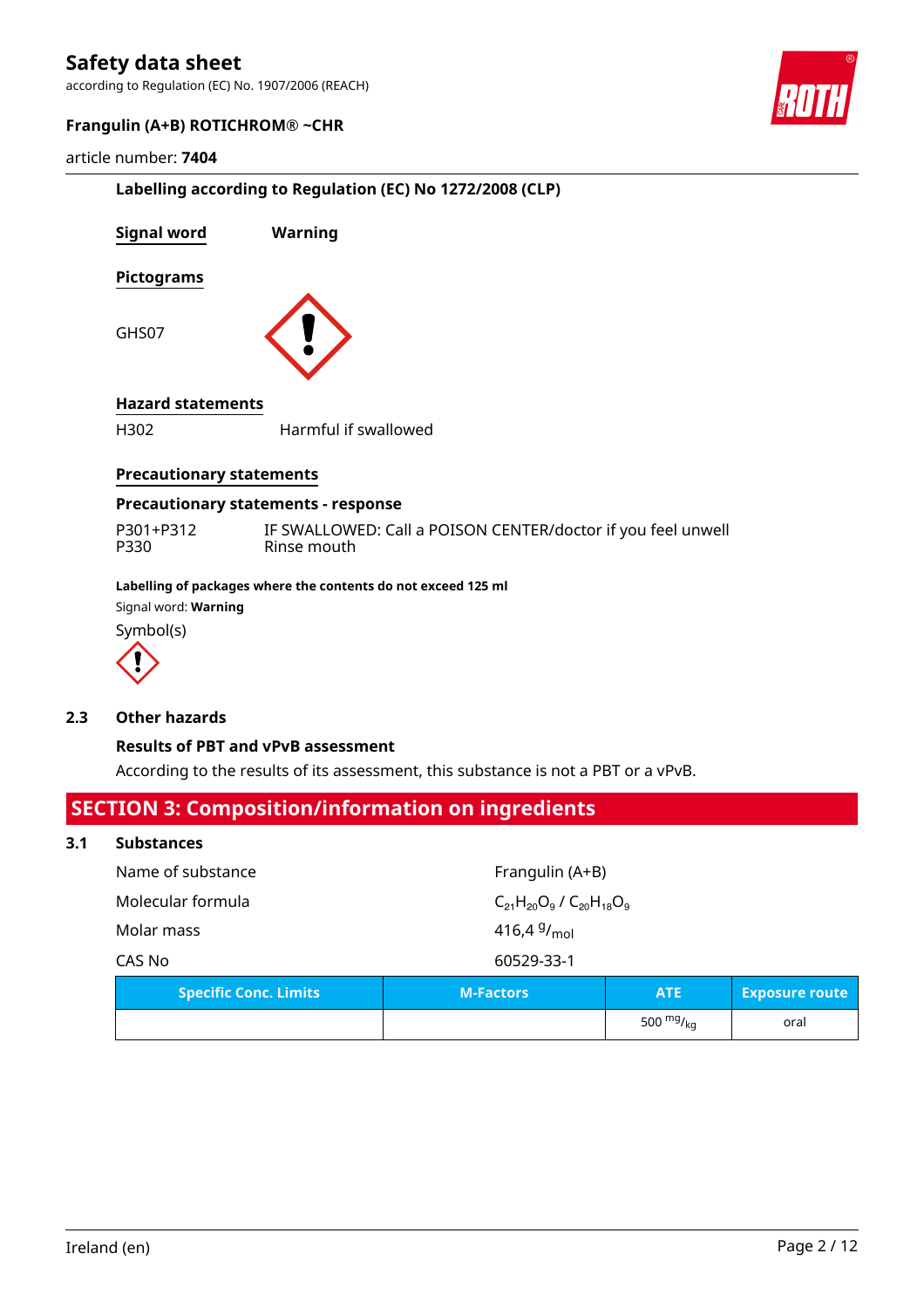according to Regulation (EC) No. 1907/2006 (REACH)



#### **Frangulin (A+B) ROTICHROM® ~CHR**

article number: **7404**

### **SECTION 4: First aid measures**

#### **4.1 Description of first aid measures**



#### **General notes**

Take off contaminated clothing.

#### **Following inhalation**

Provide fresh air.

#### **Following skin contact**

Rinse skin with water/shower.

#### **Following eye contact**

Rinse cautiously with water for several minutes.

#### **Following ingestion**

Rinse mouth with water (only if the person is conscious). Call a doctor.

#### **4.2 Most important symptoms and effects, both acute and delayed** Vomiting

**4.3 Indication of any immediate medical attention and special treatment needed** none

### **SECTION 5: Firefighting measures**

#### **5.1 Extinguishing media**



#### **Suitable extinguishing media**

co-ordinate firefighting measures to the fire surroundings water, foam, dry extinguishing powder, ABC-powder

#### **Unsuitable extinguishing media**

water jet

#### **5.2 Special hazards arising from the substance or mixture**

Combustible.

#### **Hazardous combustion products**

In case of fire may be liberated: Carbon monoxide (CO), Carbon dioxide (CO₂)

#### **5.3 Advice for firefighters**

In case of fire and/or explosion do not breathe fumes. Fight fire with normal precautions from a reasonable distance. Wear self-contained breathing apparatus.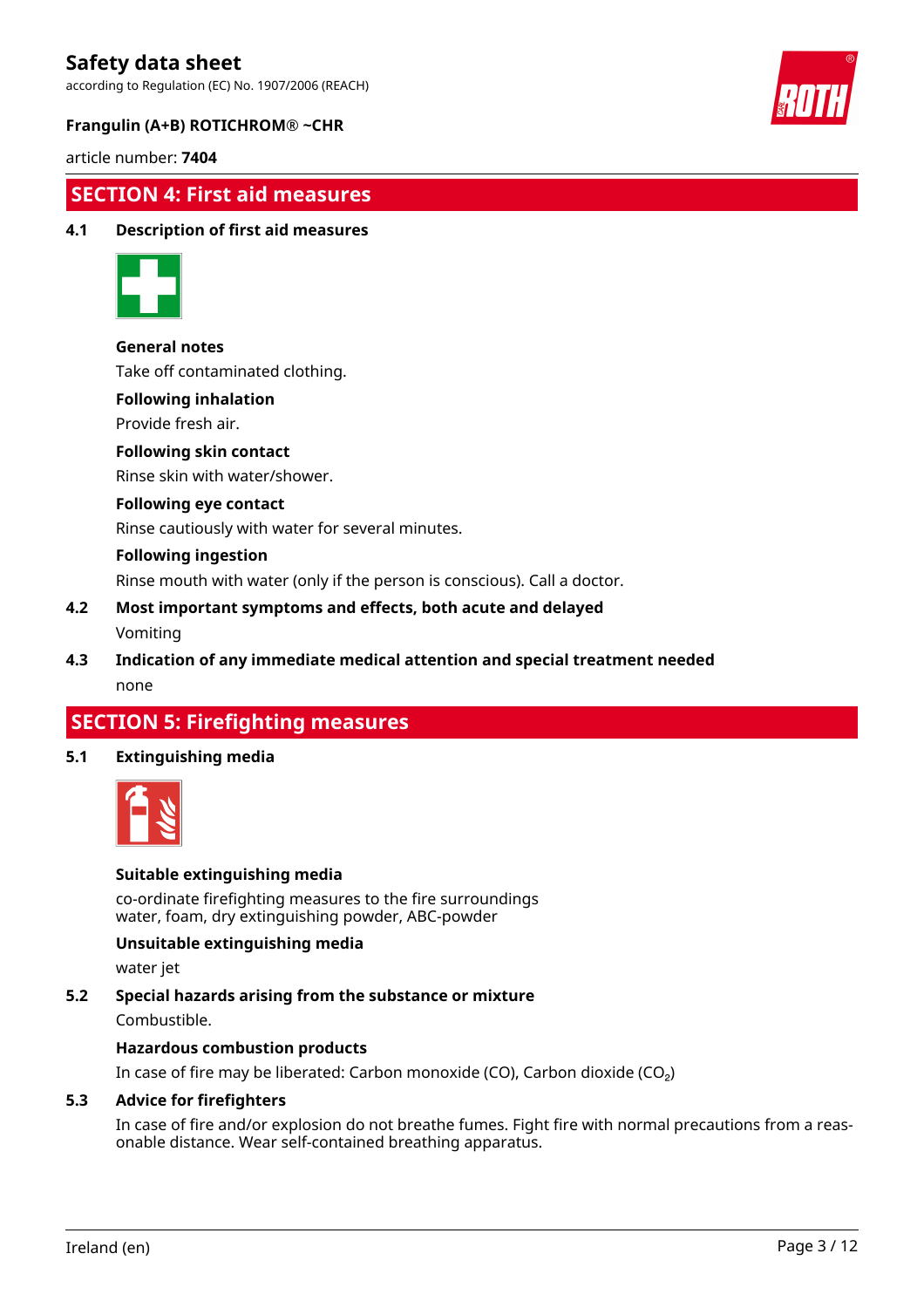according to Regulation (EC) No. 1907/2006 (REACH)



#### **Frangulin (A+B) ROTICHROM® ~CHR**

article number: **7404**

### **SECTION 6: Accidental release measures**

**6.1 Personal precautions, protective equipment and emergency procedures**



#### **For non-emergency personnel**

Wearing of suitable protective equipment (including personal protective equipment referred to under Section 8 of the safety data sheet) to prevent any contamination of skin, eyes and personal clothing. Do not breathe dust.

#### **6.2 Environmental precautions**

Keep away from drains, surface and ground water.

#### **6.3 Methods and material for containment and cleaning up**

#### **Advice on how to contain a spill**

Covering of drains. Take up mechanically.

#### **Advice on how to clean up a spill**

Take up mechanically. Control of dust.

#### **Other information relating to spills and releases**

Place in appropriate containers for disposal.

#### **6.4 Reference to other sections**

Hazardous combustion products: see section 5. Personal protective equipment: see section 8. Incompatible materials: see section 10. Disposal considerations: see section 13.

### **SECTION 7: Handling and storage**

#### **7.1 Precautions for safe handling**

Avoid dust formation.

#### **Measures to prevent fire as well as aerosol and dust generation**

Removal of dust deposits.

#### **Advice on general occupational hygiene**

Wash hands before breaks and after work. Keep away from food, drink and animal feedingstuffs.

#### **7.2 Conditions for safe storage, including any incompatibilities**

Store in a dry place. Keep in a cool place.

#### **Incompatible substances or mixtures**

Observe hints for combined storage.

#### **Consideration of other advice**

#### **Ventilation requirements**

Use local and general ventilation.

#### **Specific designs for storage rooms or vessels**

Recommended storage temperature: 2 – 8 °C

#### **7.3 Specific end use(s)**

No information available.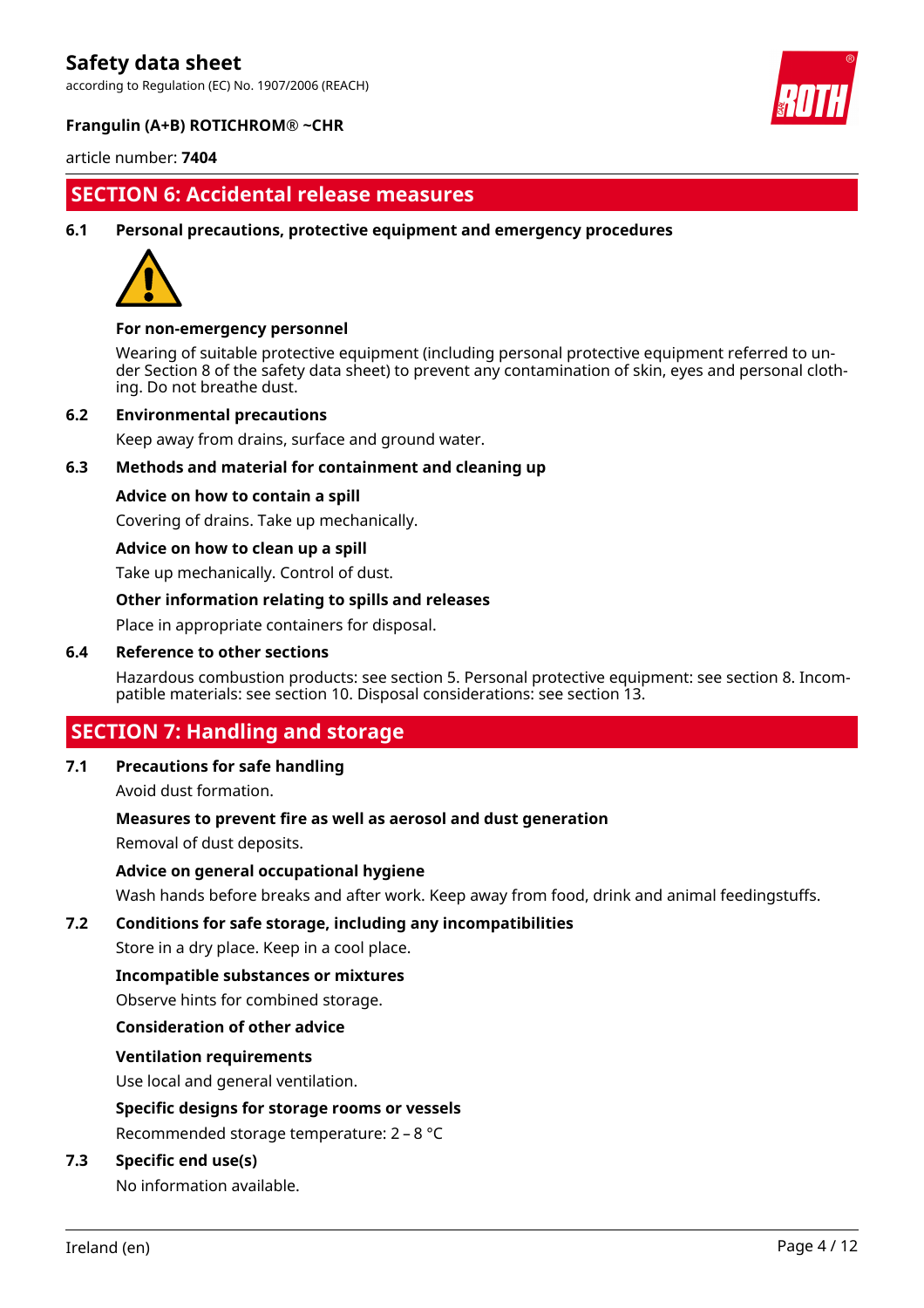according to Regulation (EC) No. 1907/2006 (REACH)



### **Frangulin (A+B) ROTICHROM® ~CHR**

#### article number: **7404**

# **SECTION 8: Exposure controls/personal protection**

#### **8.1 Control parameters**

#### **National limit values**

#### **Occupational exposure limit values (Workplace Exposure Limits)**

| <b>Coun</b><br>try | Name of agent      | <b>CAS No</b> | Identifi-<br>er | <b>TWA</b><br>$\begin{bmatrix} \mathsf{mg}/\ \mathsf{m}^3 \end{bmatrix}$ | <b>STEL</b><br>$\mathsf{[mq]}$<br>m31 | Ceil-<br>ing-C<br>[mg/<br>m <sup>3</sup> ] | Nota-<br>tion | <b>Source</b>           |
|--------------------|--------------------|---------------|-----------------|--------------------------------------------------------------------------|---------------------------------------|--------------------------------------------|---------------|-------------------------|
| IE                 | dusts non-specific |               | <b>OELV</b>     | 10                                                                       |                                       |                                            |               | S.I. No. 619<br>of 2001 |
| IE                 | dusts non-specific |               | <b>OELV</b>     | 4                                                                        |                                       |                                            |               | S.I. No. 619<br>of 2001 |

**Notation**<br>Ceiling-C

Ceiling value is a limit value above which exposure should not occur

i Inhalable fraction

r Respirable fraction STEL Short-term exposure limit: a limit value above which exposure should not occur and which is related to a 15 minute period (unless otherwise specified)

TWA Time-weighted average (long-term exposure limit): measured or calculated in relation to a reference period of 8 hours time-weighted average (unless otherwise specified)

#### **8.2 Exposure controls**

#### **Individual protection measures (personal protective equipment)**

#### **Eye/face protection**



Use safety goggle with side protection.

#### **Skin protection**



#### **• hand protection**

Wear suitable gloves. Chemical protection gloves are suitable, which are tested according to EN 374. For special purposes, it is recommended to check the resistance to chemicals of the protective gloves mentioned above together with the supplier of these gloves. The times are approximate values from measurements at 22 ° C and permanent contact. Increased temperatures due to heated substances, body heat etc. and a reduction of the effective layer thickness by stretching can lead to a considerable reduction of the breakthrough time. If in doubt, contact manufacturer. At an approx. 1.5 times larger / smaller layer thickness, the respective breakthrough time is doubled / halved. The data apply only to the pure substance. When transferred to substance mixtures, they may only be considered as a guide.

#### **• type of material**

NBR (Nitrile rubber)

**• material thickness**

>0,11 mm

#### **• breakthrough times of the glove material**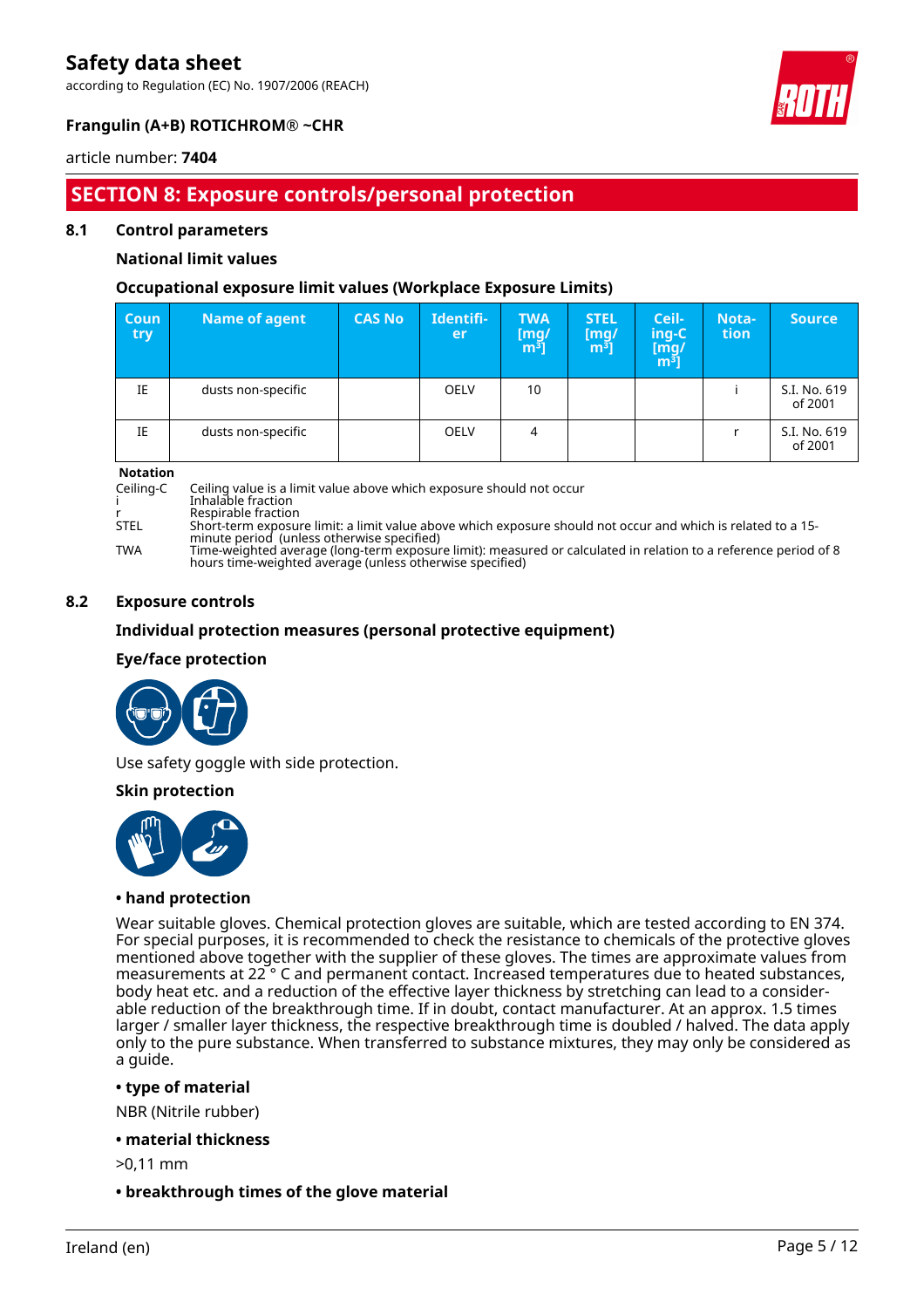according to Regulation (EC) No. 1907/2006 (REACH)



#### article number: **7404**

>480 minutes (permeation: level 6)

#### **• other protection measures**

Take recovery periods for skin regeneration. Preventive skin protection (barrier creams/ointments) is recommended.

#### **Respiratory protection**



Respiratory protection necessary at: Dust formation. Particulate filter device (EN 143). P2 (filters at least 94 % of airborne particles, colour code: White).

#### **Environmental exposure controls**

Keep away from drains, surface and ground water.

### **SECTION 9: Physical and chemical properties**

#### **9.1 Information on basic physical and chemical properties**

| Physical state                                              | solid                                                        |
|-------------------------------------------------------------|--------------------------------------------------------------|
| Form                                                        | powder                                                       |
| Colour                                                      | yellow-orange                                                |
| Odour                                                       | odourless                                                    |
| Melting point/freezing point                                | 205 °C                                                       |
| Boiling point or initial boiling point and boiling<br>range | not determined                                               |
| Flammability                                                | this material is combustible, but will not ignite<br>readily |
| Lower and upper explosion limit                             | not determined                                               |
| Flash point                                                 | not applicable                                               |
| Auto-ignition temperature                                   | not determined                                               |
| Decomposition temperature                                   | not relevant                                                 |
| pH (value)                                                  | not applicable                                               |
| Kinematic viscosity                                         | not relevant                                                 |
| Solubility(ies)                                             |                                                              |
| Water solubility                                            | not determined                                               |
| Partition coefficient                                       |                                                              |
| Partition coefficient n-octanol/water (log value):          | this information is not available                            |
|                                                             |                                                              |
| Vapour pressure                                             | not determined                                               |
|                                                             |                                                              |
| Density                                                     | not determined                                               |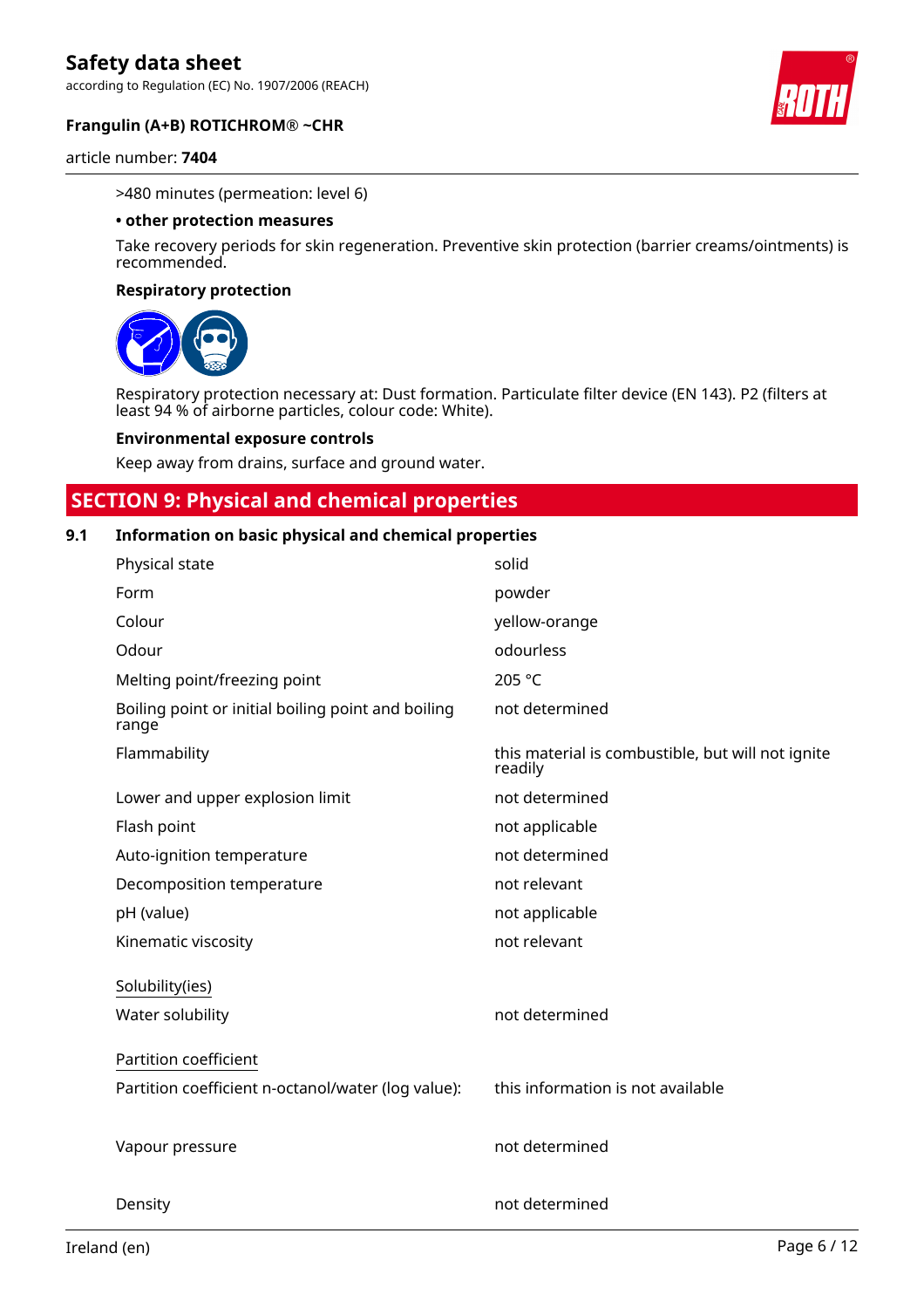according to Regulation (EC) No. 1907/2006 (REACH)

#### **Frangulin (A+B) ROTICHROM® ~CHR**

article number: **7404**



|     | Particle characteristics                               | no data available                                              |
|-----|--------------------------------------------------------|----------------------------------------------------------------|
|     | Other safety parameters                                |                                                                |
|     | Oxidising properties                                   | none                                                           |
| 9.2 | <b>Other information</b>                               |                                                                |
|     | Information with regard to physical hazard<br>classes: | hazard classes acc. to GHS<br>(physical hazards): not relevant |
|     | Other safety characteristics:                          | There is no additional information.                            |

## **SECTION 10: Stability and reactivity**

#### **10.1 Reactivity**

The product in the delivered form is not dust explosion capable; the enrichment of fine dust however leads to the danger of dust explosion.

#### **10.2 Chemical stability**

The material is stable under normal ambient and anticipated storage and handling conditions of temperature and pressure.

#### **10.3 Possibility of hazardous reactions**

**Violent reaction with:** strong oxidiser

#### **10.4 Conditions to avoid**

There are no specific conditions known which have to be avoided.

#### **10.5 Incompatible materials**

There is no additional information.

#### **10.6 Hazardous decomposition products**

Hazardous combustion products: see section 5.

### **SECTION 11: Toxicological information**

#### **11.1 Information on hazard classes as defined in Regulation (EC) No 1272/2008**

**Classification according to GHS (1272/2008/EC, CLP)**

#### **Acute toxicity**

Harmful if swallowed.

#### **Skin corrosion/irritation**

Shall not be classified as corrosive/irritant to skin.

#### **Serious eye damage/eye irritation**

Shall not be classified as seriously damaging to the eye or eye irritant.

#### **Respiratory or skin sensitisation**

Shall not be classified as a respiratory or skin sensitiser.

#### **Germ cell mutagenicity**

Shall not be classified as germ cell mutagenic.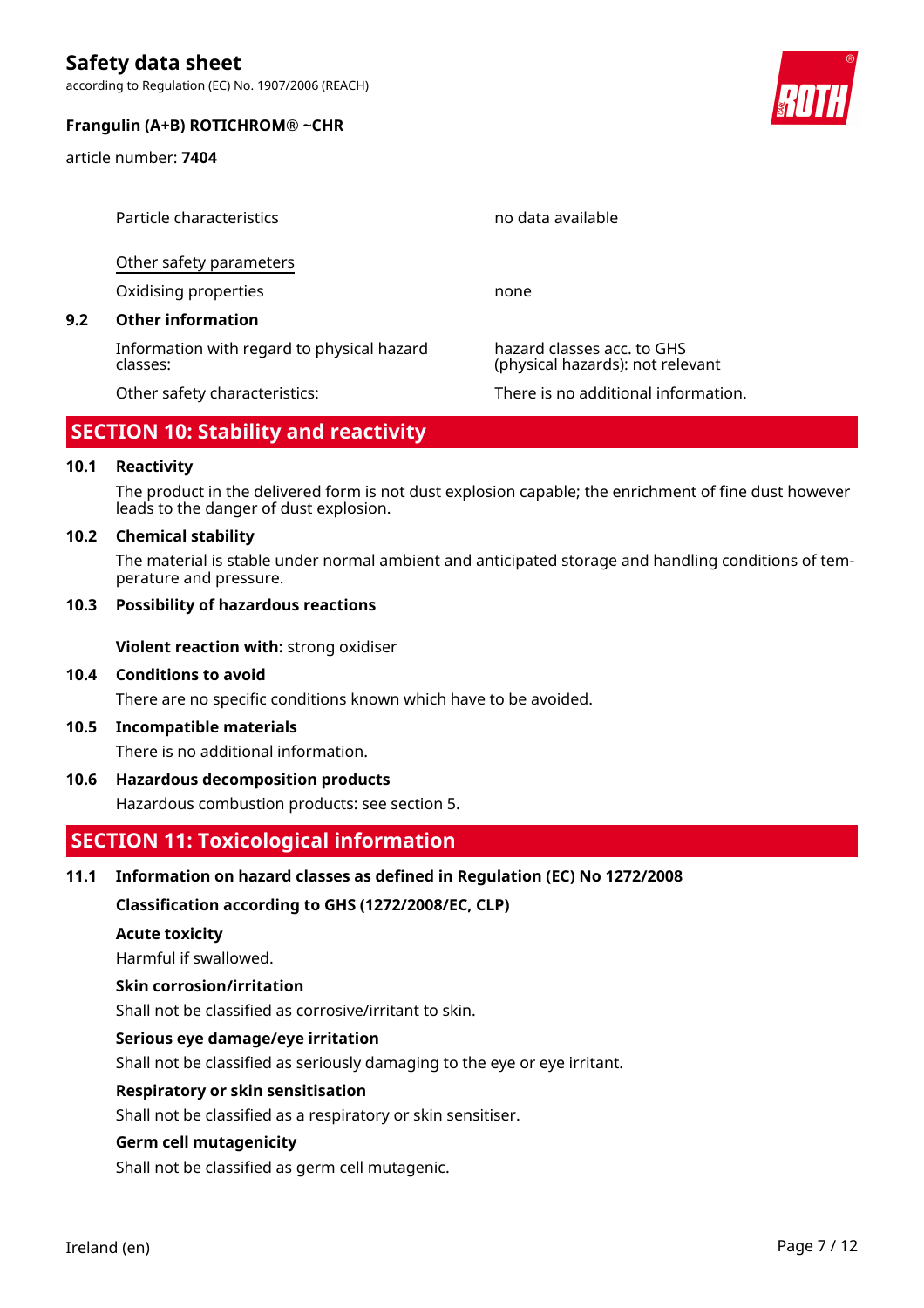according to Regulation (EC) No. 1907/2006 (REACH)

#### **Frangulin (A+B) ROTICHROM® ~CHR**



#### article number: **7404**

#### **Carcinogenicity**

Shall not be classified as carcinogenic.

#### **Reproductive toxicity**

Shall not be classified as a reproductive toxicant.

#### **Specific target organ toxicity - single exposure**

Shall not be classified as a specific target organ toxicant (single exposure).

#### **Specific target organ toxicity - repeated exposure**

Shall not be classified as a specific target organ toxicant (repeated exposure).

#### **Aspiration hazard**

Shall not be classified as presenting an aspiration hazard.

#### **Symptoms related to the physical, chemical and toxicological characteristics**

#### **• If swallowed**

vomiting

#### **• If in eyes**

Data are not available.

#### **• If inhaled**

slightly irritant but not relevant for classification

#### **• If on skin**

Data are not available.

#### **Other information**

Substance not yet fully tested

### **SECTION 12: Ecological information**

#### **12.1 Toxicity**

Shall not be classified as hazardous to the aquatic environment.

#### **Biodegradation**

Data are not available.

#### **12.2 Process of degradability**

Theoretical Oxygen Demand with nitrification: 3,189 <sup>mg</sup>/<sub>mg</sub> Theoretical Oxygen Demand without nitrification: 3,189  $^{\sf mfd}_{\sf mfg}$ Theoretical Carbon Dioxide: 4,333 mg/mg

#### **12.3 Bioaccumulative potential**

Data are not available.

### **12.4 Mobility in soil**

Data are not available.

- **12.5 Results of PBT and vPvB assessment** Data are not available.
- **12.6 Endocrine disrupting properties** Not listed.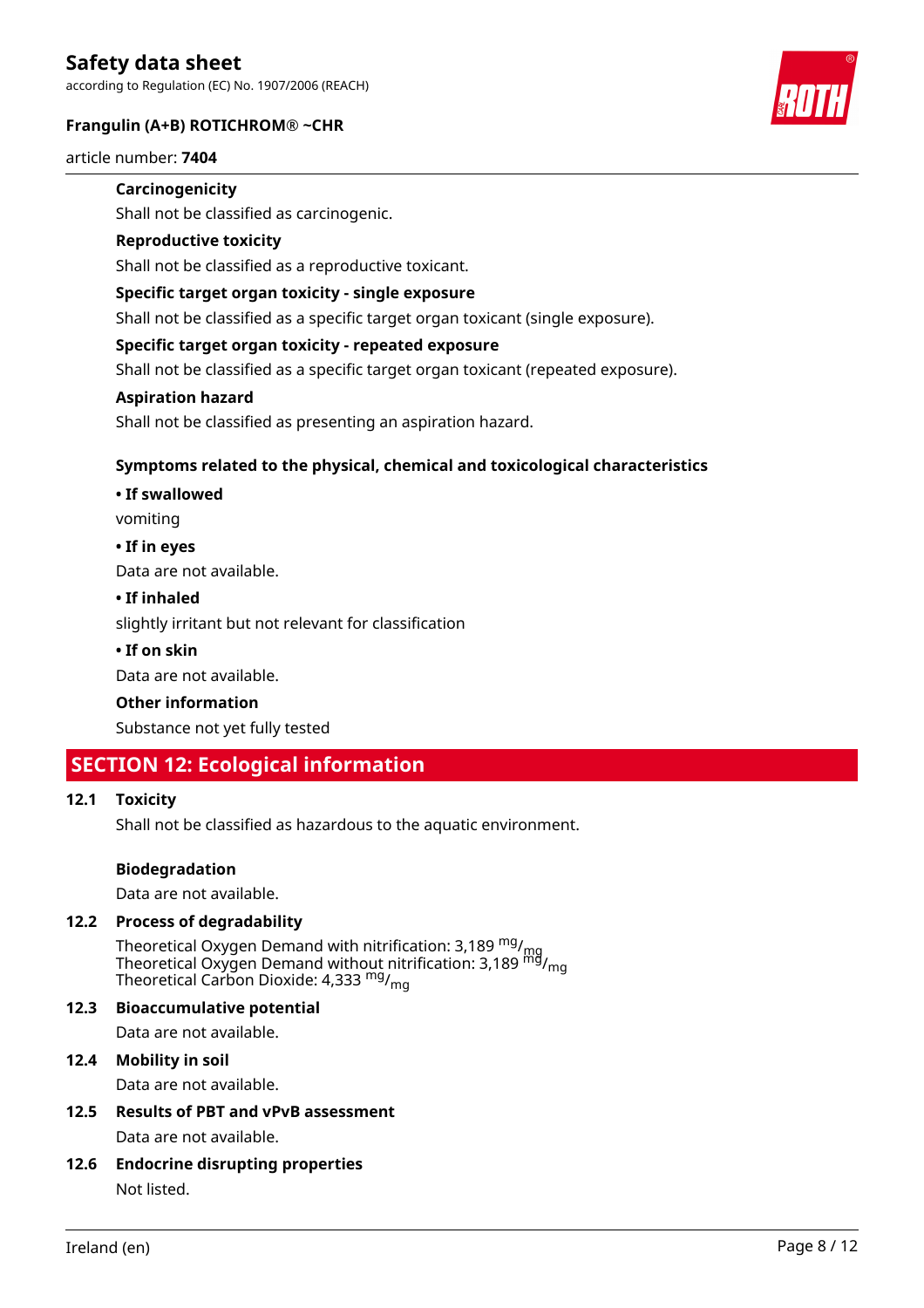according to Regulation (EC) No. 1907/2006 (REACH)



#### **Frangulin (A+B) ROTICHROM® ~CHR**

article number: **7404**

#### **12.7 Other adverse effects**

Data are not available.

# **SECTION 13: Disposal considerations**

#### **13.1 Waste treatment methods**



This material and its container must be disposed of as hazardous waste. Dispose of contents/container in accordance with local/regional/national/international regulations.

#### **Sewage disposal-relevant information**

Do not empty into drains.

#### **13.2 Relevant provisions relating to waste**

The allocation of waste identity numbers/waste descriptions must be carried out according to the EEC, specific to the industry and process. Waste catalogue ordinance (Germany).

#### **13.3 Remarks**

Waste shall be separated into the categories that can be handled separately by the local or national waste management facilities. Please consider the relevant national or regional provisions.

### **SECTION 14: Transport information**

**14.1 UN number or ID number 14.1 UN number** not subject to transport regulations **14.2 UN proper shipping name** not assigned **14.3 Transport hazard class(es)** none **14.4 Packing group not assigned 14.5 Environmental hazards** non-environmentally hazardous acc. to the dangerous goods regulations

#### **14.6 Special precautions for user**

There is no additional information.

#### **14.7 Maritime transport in bulk according to IMO instruments**

The cargo is not intended to be carried in bulk.

#### **Information for each of the UN Model Regulations**

#### **Transport of dangerous goods by road, rail and inland waterway (ADR/RID/ADN) - Additional information**

not assigned

**International Maritime Dangerous Goods Code (IMDG) - Additional information** Not subject to IMDG.

#### **International Civil Aviation Organization (ICAO-IATA/DGR) - Additional information** Not subject to ICAO-IATA.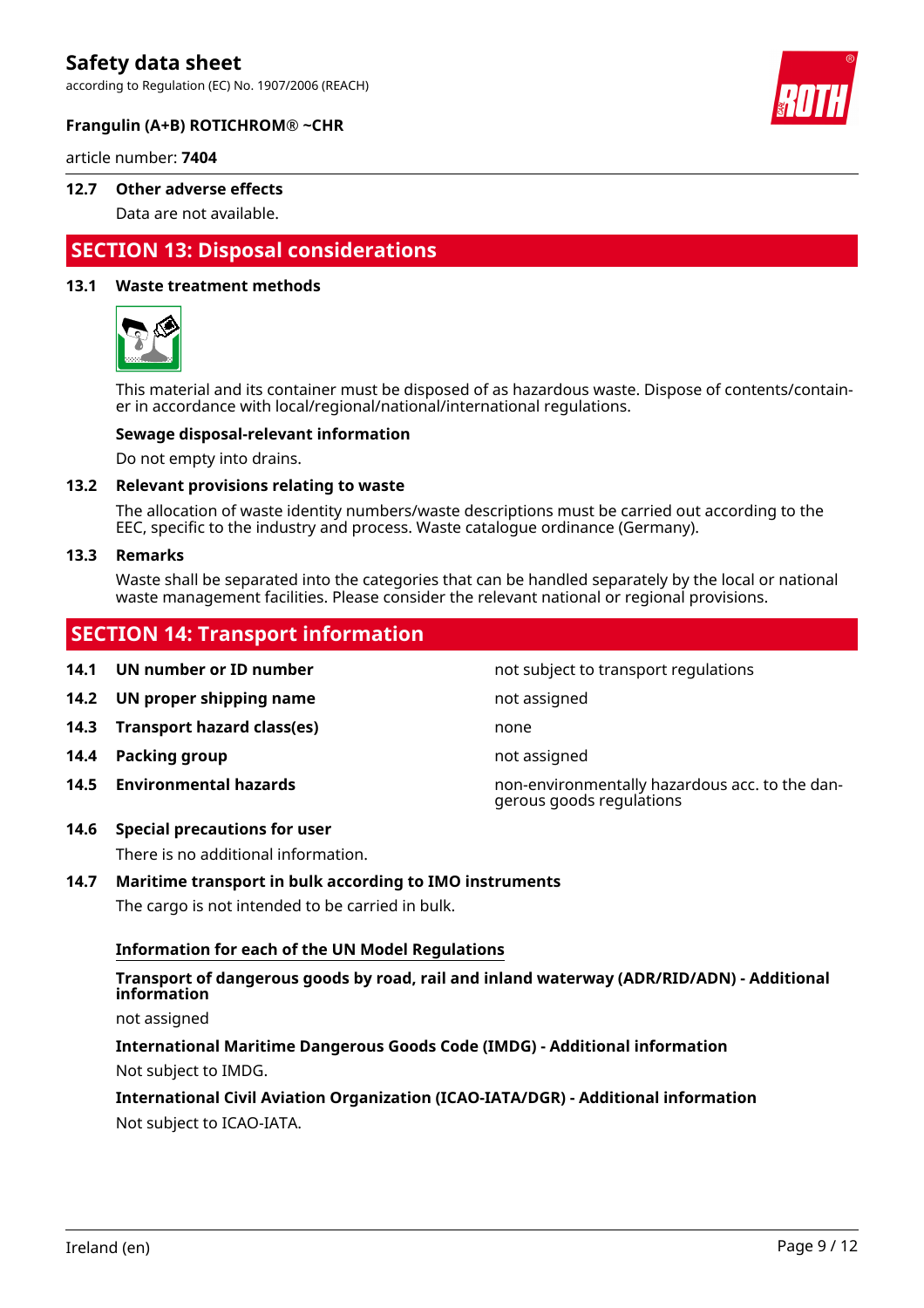according to Regulation (EC) No. 1907/2006 (REACH)



#### **Frangulin (A+B) ROTICHROM® ~CHR**

#### article number: **7404**

### **SECTION 15: Regulatory information**

#### **15.1 Safety, health and environmental regulations/legislation specific for the substance or mixture**

#### **Relevant provisions of the European Union (EU)**

#### **Restrictions according to REACH, Annex XVII**

not listed

#### **List of substances subject to authorisation (REACH, Annex XIV)/SVHC - candidate list** not listed

#### **Seveso Directive**

|           | 2012/18/EU (Seveso III)                      |                                                                                                   |       |  |  |
|-----------|----------------------------------------------|---------------------------------------------------------------------------------------------------|-------|--|--|
| <b>No</b> | <b>Dangerous substance/hazard categories</b> | Qualifying quantity (tonnes) for the application of lower and upper-tier re-<br><b>quirements</b> | Notes |  |  |
|           | not assigned                                 |                                                                                                   |       |  |  |

#### **Deco-Paint Directive (2004/42/EC)**

| <b>VOC content</b><br>. | %<br>$\sim$<br>v |
|-------------------------|------------------|
|-------------------------|------------------|

#### **Directive on industrial emissions (VOCs, 2010/75/EU)**

| <b>VOC content</b><br>0% |  |  |
|--------------------------|--|--|
|--------------------------|--|--|

#### **Directive 2011/65/EU on the restriction of the use of certain hazardous substances in electrical and electronic equipment (RoHS) - Annex II**

not listed

#### **Regulation 166/2006/EC concerning the establishment of a European Pollutant Release and Transfer Register (PRTR)**

not listed

#### **Water Framework Directive (WFD)**

not listed

#### **Regulation 98/2013/EU on the marketing and use of explosives precursors**

not listed

#### **Regulation 111/2005/EC laying down rules for the monitoring of trade between the Community and third countries in drug precursors**

not listed

**Regulation 1005/2009/EC on substances that deplete the ozone layer (ODS)**

not listed

#### **Regulation 649/2012/EU concerning the export and import of hazardous chemicals (PIC)**

not listed

#### **National inventories**

| <b>Country</b> | <b>Inventory</b> | <b>Status</b>       |
|----------------|------------------|---------------------|
| <b>TW</b>      | TCSI             | substance is listed |

**Legend**

TCSI Taiwan Chemical Substance Inventory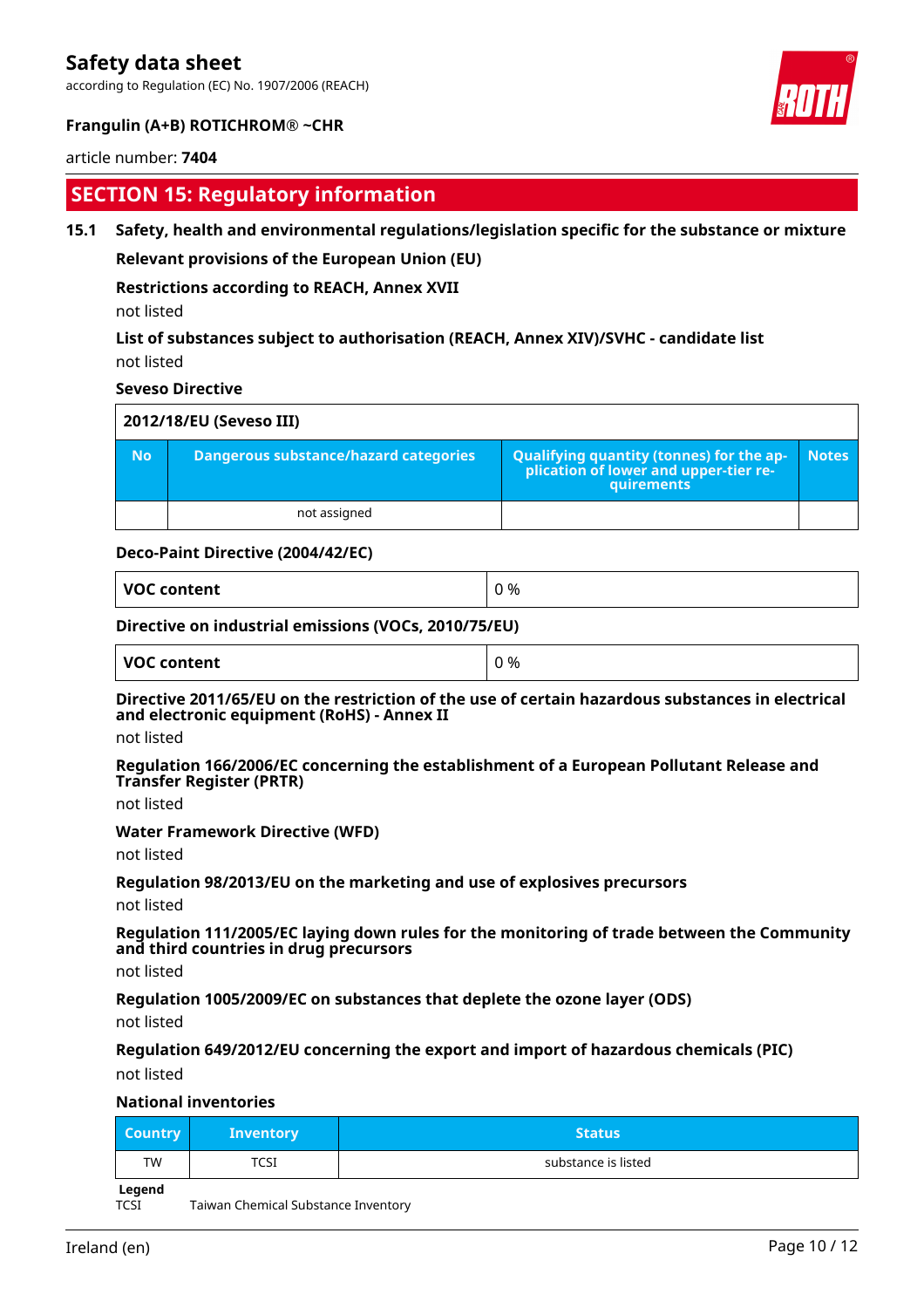according to Regulation (EC) No. 1907/2006 (REACH)



#### **Frangulin (A+B) ROTICHROM® ~CHR**

article number: **7404**

#### **15.2 Chemical Safety Assessment**

No Chemical Safety Assessment has been carried out for this substance.

# **SECTION 16: Other information**

#### **Abbreviations and acronyms**

| Abbr.                   | <b>Descriptions of used abbreviations</b>                                                                                                                                                                                       |
|-------------------------|---------------------------------------------------------------------------------------------------------------------------------------------------------------------------------------------------------------------------------|
| <b>ADN</b>              | Accord européen relatif au transport international des marchandises dangereuses par voies de naviga-<br>tion intérieures (European Agreement concerning the International Carriage of Dangerous Goods by In-<br>land Waterways) |
| <b>ADR</b>              | Accord européen relatif au transport international des marchandises dangereuses par route (European<br>Agreement concerning the International Carriage of Dangerous Goods by Road)                                              |
| <b>ATE</b>              | <b>Acute Toxicity Estimate</b>                                                                                                                                                                                                  |
| CAS                     | Chemical Abstracts Service (service that maintains the most comprehensive list of chemical substances)                                                                                                                          |
| Ceiling-C               | Ceiling value                                                                                                                                                                                                                   |
| <b>CLP</b>              | Regulation (EC) No 1272/2008 on classification, labelling and packaging of substances and mixtures                                                                                                                              |
| <b>DGR</b>              | Dangerous Goods Regulations (see IATA/DGR)                                                                                                                                                                                      |
| <b>GHS</b>              | "Globally Harmonized System of Classification and Labelling of Chemicals" developed by the United Na-<br>tions                                                                                                                  |
| <b>IATA</b>             | <b>International Air Transport Association</b>                                                                                                                                                                                  |
| <b>IATA/DGR</b>         | Dangerous Goods Regulations (DGR) for the air transport (IATA)                                                                                                                                                                  |
| <b>ICAO</b>             | International Civil Aviation Organization                                                                                                                                                                                       |
| <b>IMDG</b>             | International Maritime Dangerous Goods Code                                                                                                                                                                                     |
| <b>PBT</b>              | Persistent, Bioaccumulative and Toxic                                                                                                                                                                                           |
| <b>REACH</b>            | Registration, Evaluation, Authorisation and Restriction of Chemicals                                                                                                                                                            |
| <b>RID</b>              | Règlement concernant le transport International ferroviaire des marchandises Dangereuses (Regula-<br>tions concerning the International carriage of Dangerous goods by Rail)                                                    |
| S.I. No. 619 of<br>2001 | Safety, Health and Welfare at Work (Chemical Agents) Regulations 2001                                                                                                                                                           |
| <b>STEL</b>             | Short-term exposure limit                                                                                                                                                                                                       |
| <b>SVHC</b>             | Substance of Very High Concern                                                                                                                                                                                                  |
| <b>TWA</b>              | Time-weighted average                                                                                                                                                                                                           |
| VOC                     | Volatile Organic Compounds                                                                                                                                                                                                      |
| vPvB                    | Very Persistent and very Bioaccumulative                                                                                                                                                                                        |

#### **Key literature references and sources for data**

Regulation (EC) No 1272/2008 on classification, labelling and packaging of substances and mixtures. Regulation (EC) No. 1907/2006 (REACH), amended by 2020/878/EU.

Transport of dangerous goods by road, rail and inland waterway (ADR/RID/ADN). International Maritime Dangerous Goods Code (IMDG). Dangerous Goods Regulations (DGR) for the air transport (IATA).

#### **List of relevant phrases (code and full text as stated in chapter 2 and 3)**

| Code | Text                  |
|------|-----------------------|
| H302 | Harmful if swallowed. |